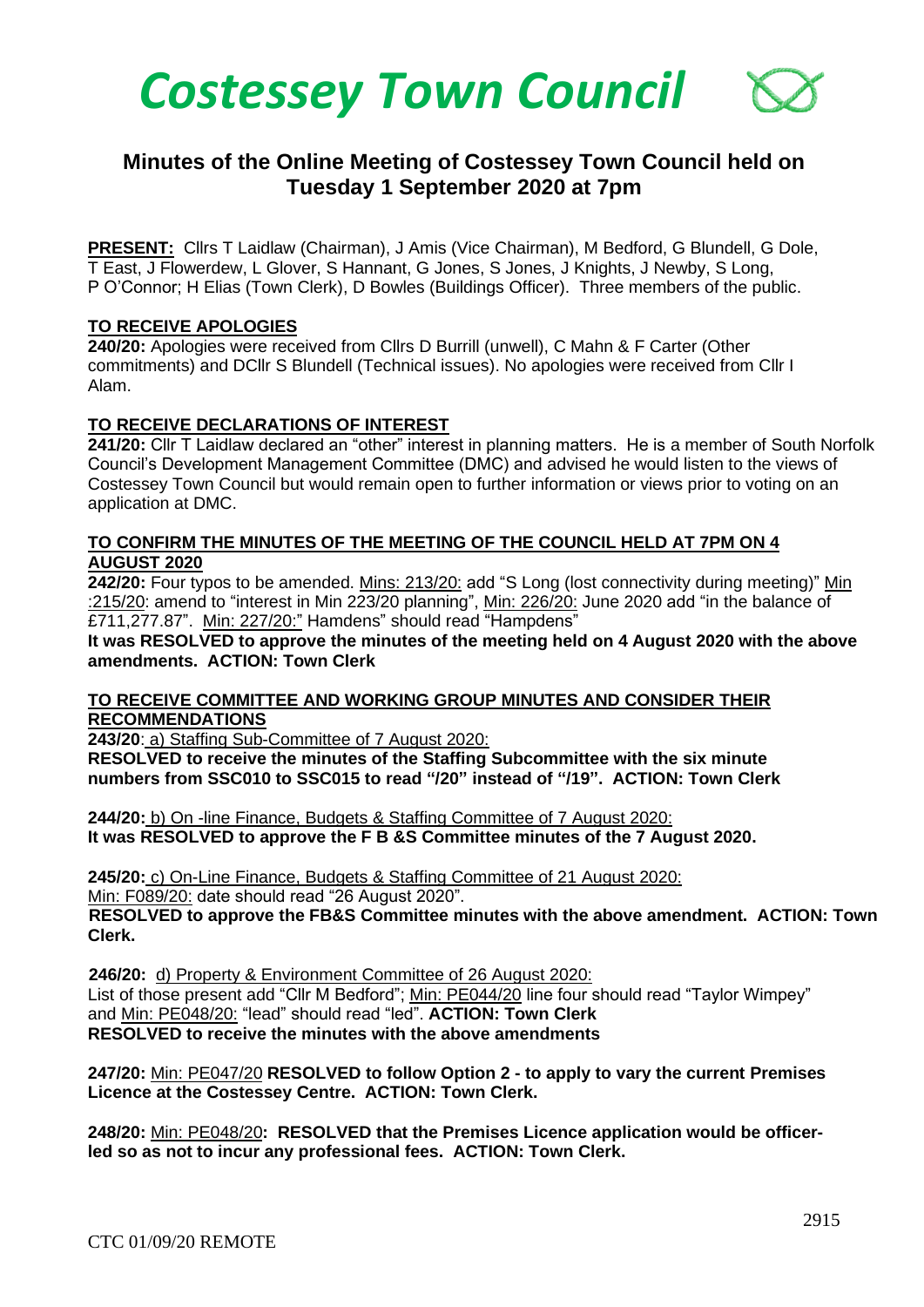**249/20:** Min: PE049/20: Rainbow Bench: The type of metal bench and possible safety issues were discussed, together with the possibility of a similar bench for Breckland being considered after the new play equipment had been sourced and fitted.

**RESOLVED to purchase a Rainbow Bench for Longwater with the lottery funding if in line with relevant safety standards. ACTION: Town Clerk.**

**250/20:** Land at Breckland Park: Selling would set a precedent for other residents to come forward making similar requests.

**RESOLVED to not sell a parcel of land at Breckland or take any further action.** 

#### **TO RECEIVE UPDATES ON MATTERS IN THE MINUTES NOT LISTED BELOW (NO RESOLUTIONS)**

 **251/20:** Min: 227/20: Norfolk CC road adoption, emergency protocol on the Bus Lane and the Mobility Hub. Clerk to follow up. **ACTION: Town Clerk**

**252/20:** A complaint about Cllr using Facebook to criticise down other Cllrs and staff at CTC was mentioned. The Town Clerk reminded Cllrs of the Code of Conduct and that complaints about Cllr behaviour contravening the Code should be put to the Monitoring Officer at the District Council. **ACTION: Town Clerk.**

#### **RESOLVED TO ADJOURN THE MEETING FOR 15 MINUTES' PUBLIC PARTICIPATION 253/20: Items raised:** None. **The Meeting was reconvened.**

## **TO MAKE RECOMMENDATIONS ON PLANNING APPLICATIONS, AND RECEIVE INFORMATION ON APPEALS & OTHER PLANNING MATTERS**

**254/20: a) Planning applications for consideration:**

i) 2020/1407: Mr Peter Freezer - Land to the rear of 12 Grove Avenue, - Single storey dwelling with integral garage - Outline – **Comment: This is backland development which Costessey TC always objects to. Overdevelopment of site. Access down the proposed shared drive is problematic. Availability of parking spaces - parking would be limited to 2 cars per house. This would set a precedent. Recommend REFUSAL**

**255/20: b) Information & Planning decisions received from South Norfolk & Norfolk County Councils:** (\*Information only. (No decisions needed**)** See separate sheet. Noted **256/20:** Cllr G Dole lost her connection and had to sign in again to the meeting.

# **TO CONSIDER THE DRAFT DEVICE & EQUIPMENT USE POLICY**

**257/20:** Town Clerk explained the recent purchases of devices for the Councillors had been agreed before the 2019 Elections and that money had been put aside for them. **RESOLVED to adopt the Device & Equipment Use Policy with additional reference to existing CTC Social Media Policy. ACTION: Town Clerk**

#### **TO CONSIDER FINANCE MATTERS**

**258/20**: a) To approve the accounts for July 2020 and receive a budget report: F,B&S Committee had seen the full accounts and recommended approval **RESOLVED to approve the accounts for July 2020 in the balance of £675,392.59**

**259/20:** b) To approve payment of invoice from J&D Carpentry services for the balance of the fire door replacements at Breckland Hall / Owen Barnes Room: This was essential H&S work **RESOLVED to approve the payment of invoice from J & D Carpentry of £2,411.70 plus VAT. ACTION: Town Clerk.**

#### **TO CONSIDER HIGHWAYS MATTERS AND WHETHER TO DELEGATE THEM TO THE INFRASTRUCTURE WG**

**260/20:** a) Norwich Western Link Consultation: Cllr T East, who is on the NCC working group for the NW Link, gave an overview of the consultation and advised Cllrs to make individual responses as well as a CTC corporate response.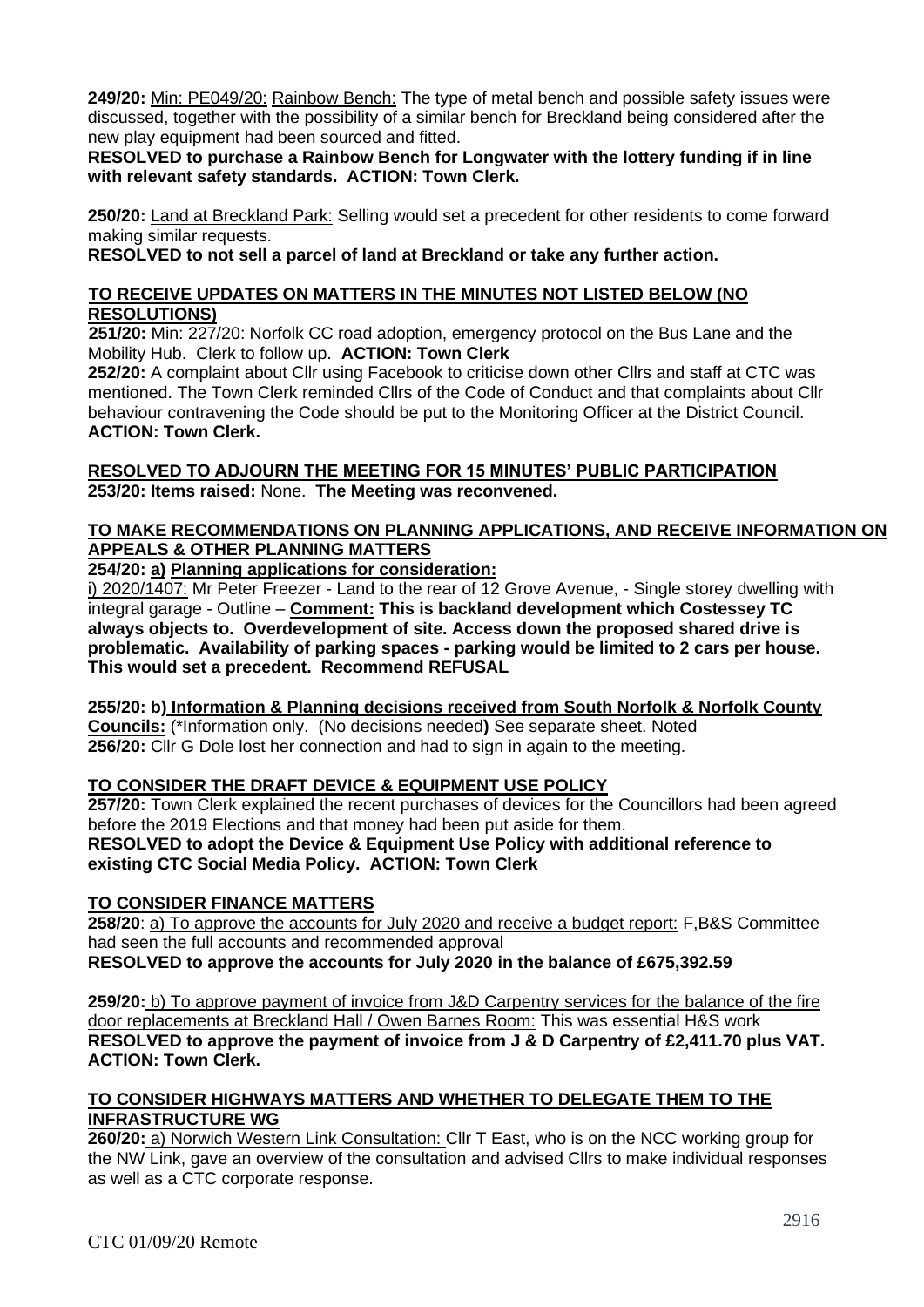#### **RESOLVED to give full delegated powers to the Infrastructure WG to respond on behalf of CTC. ACTION: Town Clerk**

**261/20:** b) Norfolk CC Parish Partnerships 2021-22: This is a "Matched funding" scheme for small projects to be paid for 50% by each of NCC and CTC. The pending 2020-21 scheme was for speed humps. An enquiry was made as to the SAM2 machine's location and rotation. A suggestion was made that a crossing could be provided on Sir Alfred Munnings Road or a "Deer Crossing" sign put up. Council was advised that CTC had previously asked for an upgrade to the crossings at the Costessey Centre and on William Frost Way, and were told that this was too expensive to fall within the Parish Partnerships Scheme. A query was also raised as to the "Village Gates" which a Cllr had thought were planned for the entrance to Queen's Hills. **ACTION: Clerk** Cllrs to send suggestions to the office for inclusion on the following agenda. **ACTION: All Councillors and Town Clerk**

#### **TO CONSIDER THE GOVERNMENT'S LATEST GUIDANCE ON MULTI-USE COMMUNITY HALLS**

**262/20:** The halls were all now "Covid secure" with risk assessments, one-way systems and reduced amounts of furniture in place; they were ready for the gradual re-opening from 7 September 2020. Potential hirers had to submit their own Risk Assessment / plans for managing their groups under Covid and would be met to confirm arrangements on their first return. Certain social groups still could not meet. Advice was that Council meetings should still take place remotely if possible, though a few committees had met in person at a social distance.

### **263/20: RESOLVED to continue the meeting beyond 9pm**

Mrs Bowles left the meeting at 9pm

# **TO CONSIDER SETTING UP A LODGE FARM DEVELOPMENT WORKING GROUP**

**264/20:** The idea of a WG was for a consultation process to listen to the LF community. The Pavilion was only one issue and, as circumstances had changed, there was a query as to whether the S106 should be altered so that CTC could receive some of the money. The WG could consist of 5 Cllrs and 5 residents. The WG should be finite. It was noted that adoption of roads and streetlights were for Norfolk CC, not CTC and the Pavilion owned by CTC would be open to all Costessey residents. Invitations had been circulated before CTC had debated the proposal and comments did not reflect CTC's previous hard work for the community. A questionnaire should be devised and delivered to all homes. Taylor Wimpey needed to put an application in for planning permission in January. A query was made as to whether a formal Residents' Association was in existence apart from the Facebook Group. Thanks were expressed to a member of the public who volunteered his services on the Committee.

**RESOLVED that CTC be responsible for setting up a WG, responsible for its composition, and for it to deal with key areas that CTC would be responsible for and could help residents with. ACTION: Town Clerk** 

# **TO RECEIVE CORRESPONDENCE (Verbal and written)**

**265/20:** None

#### **TO RAISE MATTERS OF STRATEGIC IMPORTANCE (for discussion only - No resolutions)**

**266/20:** The Chairman made a personal statement. Cllr Terry Laidlaw had served as Chairman for one year since the resignation of Cllr Sharon Blundell from the Town Council on 24 September 2019. He had expected only to serve until May 2020 ie until the Annual Meeting of the Council, but that had been put back to May 2021 due to Covid 19. He had been appalled at the factional debates and had sought to end these. He had been proud to serve CTC with his time, with honour and pride and was sorry to say that he had had some of the worst experiences in his time. He would stand down as Chair at the end of the meeting, and the first business of the following meeting would be to elect a new Chairman. He confirmed his commitment to fulfil his obligations to the staff and wanted to see them "comfortable and happy" and expressed his desire that CTC should strive to move forward.